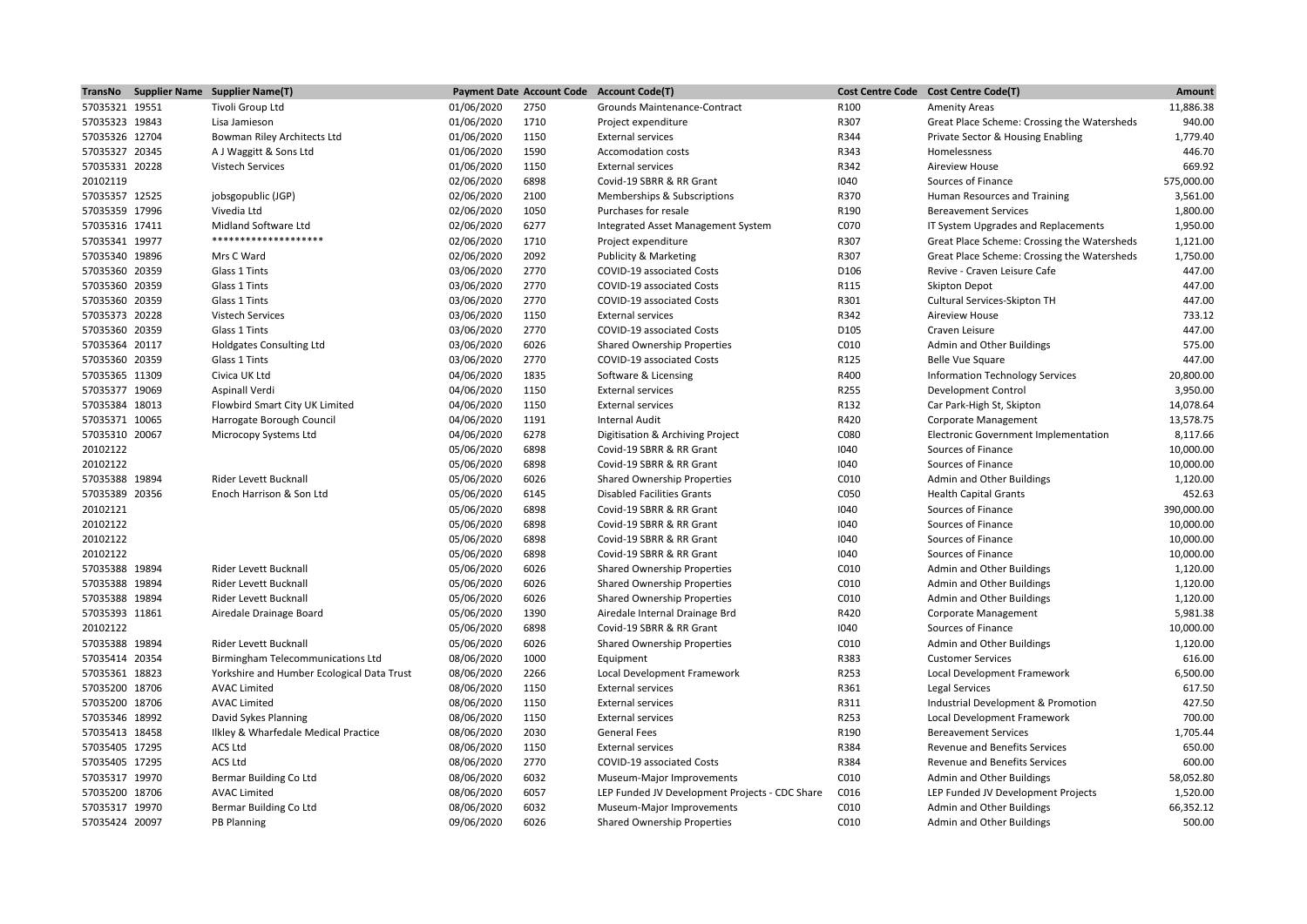|                                  | TransNo Supplier Name Supplier Name(T)                      |                          |              | Payment Date Account Code Account Code(T)            |              | Cost Centre Code Cost Centre Code(T)                         | Amount     |
|----------------------------------|-------------------------------------------------------------|--------------------------|--------------|------------------------------------------------------|--------------|--------------------------------------------------------------|------------|
| 57035369 10098                   | North Yorkshire County Council                              | 09/06/2020               | 1825         | Hardware & Environment (Server Room)                 | R400         | <b>Information Technology Services</b>                       | 551.88     |
| 57035398 16684                   | TMP UK Ltd                                                  | 09/06/2020               | 1410         | Advertising                                          | R255         | <b>Development Control</b>                                   | 901.84     |
| 20102123                         |                                                             | 09/06/2020               | 6898         | Covid-19 SBRR & RR Grant                             | 1040         | Sources of Finance                                           | 150,000.00 |
| 57035421 18674                   | Dr Gordon Wallace                                           | 09/06/2020               | 2030         | <b>General Fees</b>                                  | R190         | <b>Bereavement Services</b>                                  | 1,313.50   |
| 57035427 10150                   | Yorwaste Ltd                                                | 09/06/2020               | 1040         | <b>Disposal Fees</b>                                 | R203         | Recycling                                                    | 1,323.69   |
| 57035423 19830                   | <b>EMG Surveying Ltd</b>                                    | 09/06/2020               | 6026         | <b>Shared Ownership Properties</b>                   | C010         | Admin and Other Buildings                                    | 1,180.00   |
| 57035417 18902                   | <b>Cornerstone Barristers</b>                               | 10/06/2020               | 1150         | <b>External services</b>                             | R255         | Development Control                                          | 1,500.00   |
| 57035418 18902                   | <b>Cornerstone Barristers</b>                               | 10/06/2020               | 1150         | <b>External services</b>                             | R255         | <b>Development Control</b>                                   | 4,525.00   |
| 57035447 10122                   | Settle Coal Co Ltd                                          | 10/06/2020               | 1040         | <b>Disposal Fees</b>                                 | R202         | <b>Street Cleansing</b>                                      | 737.10     |
| 57035434 20228                   | <b>Vistech Services</b>                                     | 10/06/2020               | 1150         | <b>External services</b>                             | R342         | <b>Aireview House</b>                                        | 644.64     |
| 57035454 20362                   | Fresh Perspective                                           | 11/06/2020               | 1710         | Project expenditure                                  | R307         | Great Place Scheme: Crossing the Watersheds                  | 505.00     |
| 57035463 20300                   | Mode Transport (Manchester) Limited                         | 11/06/2020               | 6059         | Langcliffe Quarry Redevelopment                      | C010         | Admin and Other Buildings                                    | 1,448.60   |
| 57035462 20300                   | Mode Transport (Manchester) Limited                         | 11/06/2020               | 6059         | Langcliffe Quarry Redevelopment                      | C010         | Admin and Other Buildings                                    | 1,000.00   |
| 57035464 20300                   | Mode Transport (Manchester) Limited                         | 11/06/2020               | 6036         | Engine Shed Lane-Storage Facility                    | C010         | Admin and Other Buildings                                    | 495.00     |
| 57035430 10150                   | Yorwaste Ltd                                                | 11/06/2020               | 1040         | <b>Disposal Fees</b>                                 | R203         | Recycling                                                    | 34,049.61  |
| 57035430 10150                   | Yorwaste Ltd                                                | 11/06/2020               | 1040         | <b>Disposal Fees</b>                                 | R213         | Garden Waste Service                                         | 14,184.36  |
| 20102124                         |                                                             | 12/06/2020               | 6898         | Covid-19 SBRR & RR Grant                             | 1040         | Sources of Finance                                           | 135,000.00 |
| 57035476 10150                   | Yorwaste Ltd                                                | 12/06/2020               | 1040         | <b>Disposal Fees</b>                                 | R203         | Recycling                                                    | 27,187.56  |
| 57035476 10150                   | Yorwaste Ltd                                                | 12/06/2020               | 1040         | <b>Disposal Fees</b>                                 | R213         | Garden Waste Service                                         | 8,879.79   |
| 57035450 10138                   | <b>Terberg Matec Uk</b>                                     | 12/06/2020               | 1000         | Equipment                                            | R201         | <b>Refuse Collection-Commercial</b>                          | 832.00     |
| 57035472 10509                   | Ashdown Supplies                                            | 12/06/2020               | 1050         | Purchases for resale                                 | R190         | <b>Bereavement Services</b>                                  | 725.00     |
| 57035473 20366                   | <b>HCS Mechanical Services</b>                              | 12/06/2020               | 6145         | <b>Disabled Facilities Grants</b>                    | C050         | <b>Health Capital Grants</b>                                 | 3,396.75   |
| 57035469 19798                   | <b>Restore Harrow Green</b>                                 | 12/06/2020               | 6032         | Museum-Major Improvements                            | C010         | Admin and Other Buildings                                    | 2,240.00   |
| 57035347 16089                   | One 51 ES Plastics (UK) Ltd t/a MGB Plastics                | 12/06/2020               | 1000         | Equipment                                            | R200         | <b>Refuse Collection-Domestic</b>                            | 1,950.00   |
| 57035456 16853                   | Euro Label Printers Ltd                                     | 12/06/2020               | 1090         | Printing & Stationery                                | R213         | Garden Waste Service                                         | 430.56     |
| 57035498 20111                   | Film on the Brain                                           | 15/06/2020               | 2092         | <b>Publicity &amp; Marketing</b>                     | R307         | Great Place Scheme: Crossing the Watersheds                  | 518.75     |
| 57035482 13854                   | Campbell Associates                                         | 15/06/2020               | 1000         | Equipment                                            | R220         | <b>Environmental Health Services</b>                         | 828.75     |
| 57035499 20368                   |                                                             | 16/06/2020               | 1825         | Hardware & Environment (Server Room)                 | R400         |                                                              | 675.00     |
| 20102125                         | Specialist Power Systems Limited                            | 16/06/2020               | 6898         | Covid-19 SBRR & RR Grant                             | 1040         | <b>Information Technology Services</b><br>Sources of Finance | 100,000.00 |
| 57035519 20228                   | <b>Vistech Services</b>                                     | 17/06/2020               | 1150         | <b>External services</b>                             | R342         | Aireview House                                               | 644.64     |
| 57035527 20080                   | Engineering + Foundry Supplies (Colne) Ltd                  | 17/06/2020               | 1075         | <b>Protective Clothing</b>                           | R211         | Waste Management                                             | 559.82     |
| 57035402 15078                   |                                                             | 17/06/2020               | 1410         |                                                      | D105         | Craven Leisure                                               | 430.00     |
| 57035531 19580                   | Graphique / Exinet Technology Ltd<br>Innovate Education Ltd | 17/06/2020               | 1710         | Advertising                                          | R307         |                                                              | 2,057.50   |
|                                  |                                                             |                          |              | Project expenditure                                  |              | Great Place Scheme: Crossing the Watersheds                  | 916.70     |
| 57035549 10098<br>57035452 18992 | North Yorkshire County Council<br>David Sykes Planning      | 18/06/2020<br>19/06/2020 | 1370<br>1150 | YDNP & NYCC Land Charges<br><b>External services</b> | R254<br>R253 | <b>Local Land Charges</b><br>Local Development Framework     | 700.00     |
|                                  |                                                             |                          |              |                                                      |              |                                                              |            |
| 57035591 10090                   | John Mason Printer                                          | 22/06/2020               | 1090         | Printing & Stationery                                | R211<br>R211 | <b>Waste Management</b>                                      | 1,150.00   |
| 57035585 10428                   | Skipton Self Drive Ltd                                      | 22/06/2020               | 2770         | COVID-19 associated Costs                            |              | Waste Management                                             | 720.00     |
| 57035613 14181                   | S & J Distribution Ltd t/a S & J Polythene & Paper          | 22/06/2020               | 1000         | Equipment                                            | R202         | <b>Street Cleansing</b>                                      | 599.40     |
| 57035601 16684                   | TMP UK Ltd                                                  | 22/06/2020               | 1410         | Advertising                                          | R255         | <b>Development Control</b>                                   | 1,194.25   |
| 57035610 17901                   | Creative Theory Ltd                                         | 22/06/2020               | 6148         | Growth Deal - Improving Connectivity                 | C040         | <b>ECD Capital Grants</b>                                    | 756.00     |
| 57035612 14181                   | S & J Distribution Ltd t/a S & J Polythene & Paper          | 22/06/2020               | 1000         | Equipment                                            | R202         | <b>Street Cleansing</b>                                      | 449.70     |
| 57035593 10122                   | Settle Coal Co Ltd                                          | 22/06/2020               | 1040         | <b>Disposal Fees</b>                                 | R202         | <b>Street Cleansing</b>                                      | 1,272.90   |
| 57035618 19864                   | Vivid Ltd                                                   | 23/06/2020               | 1710         | Project expenditure                                  | R307         | Great Place Scheme: Crossing the Watersheds                  | 6,187.50   |
| 57035504 18992                   | David Sykes Planning                                        | 23/06/2020               | 1150         | <b>External services</b>                             | R253         | Local Development Framework                                  | 1,000.00   |
| 57035622 19563                   | Raising Aspirations Empowering Change Ltd                   | 24/06/2020               | 1710         | Project expenditure                                  | R307         | Great Place Scheme: Crossing the Watersheds                  | 725.00     |
| 20102126                         |                                                             | 24/06/2020               | 6898         | Covid-19 SBRR & RR Grant                             | 1040         | Sources of Finance                                           | 100,000.00 |
| 57035624 19372                   | Carling Jones Ltd                                           | 24/06/2020               | 1150         | <b>External services</b>                             | R427         | Shared Ownership Scheme                                      | 995.00     |
| 57035626 20228                   | Vistech Services                                            | 24/06/2020               | 1150         | <b>External services</b>                             | R342         | Aireview House                                               | 644.64     |
| 57035621 19821                   | <b>Blue Moose Ltd</b>                                       | 24/06/2020               | 1710         | Project expenditure                                  | R323         | <b>Rural Steps Project</b>                                   | 420.00     |